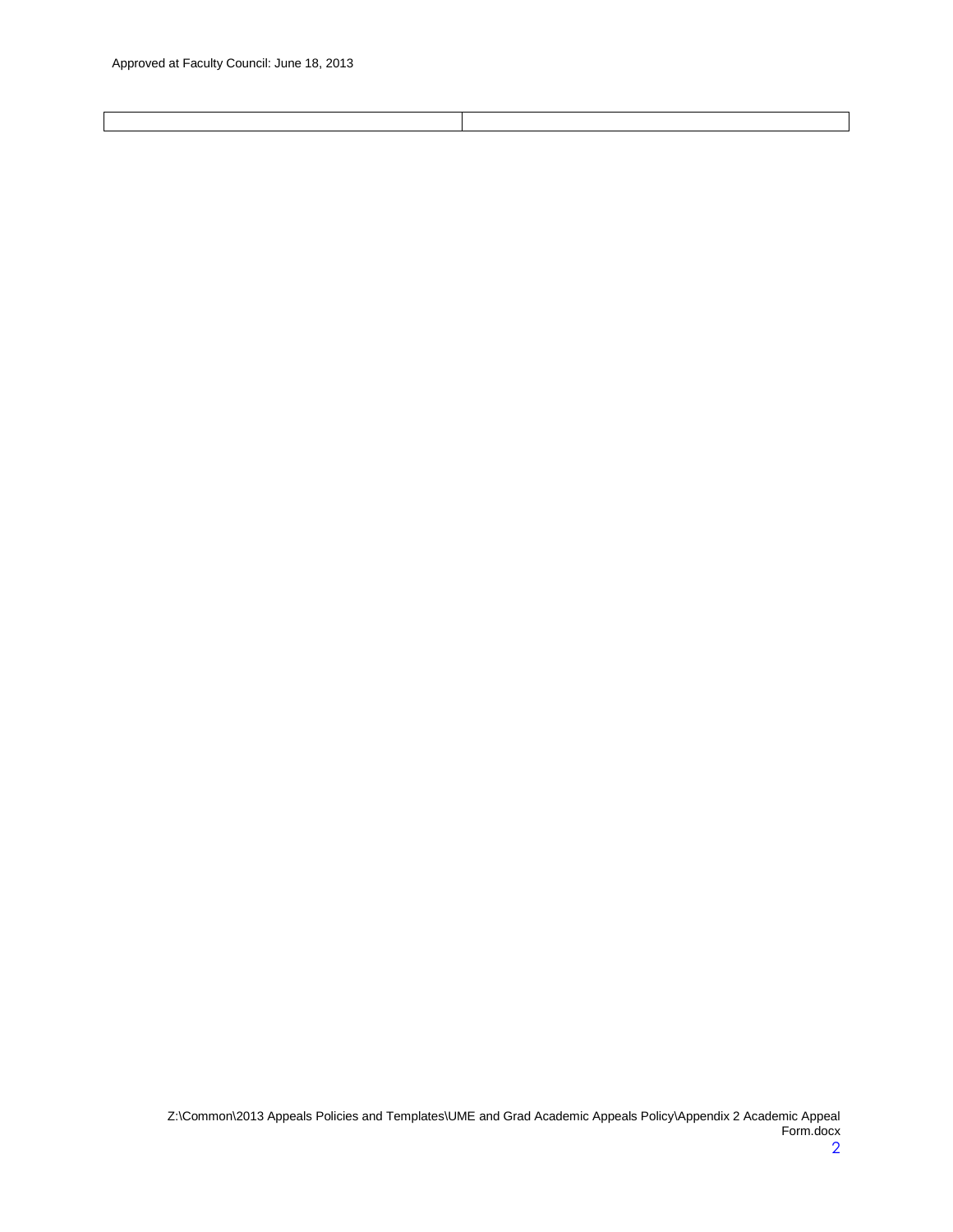| $1_{-}$ | PLEASE ACCEPT THIS AS MY ACADEMIC APPEAL ARISING FROM THE FOLLOWING<br><b>FACULTY DECISION:</b>                                    |  |
|---------|------------------------------------------------------------------------------------------------------------------------------------|--|
|         | The decision that I be required to withdraw from the Faculty of Medicine & Dentistry                                               |  |
|         | The decision that I be required to repeat a year within the Faculty of Medicine & Dentistry                                        |  |
|         | The decision that I be required to repeat a course, rotation, elective, or selective within the<br>Faculty of Medicine & Dentistry |  |
|         | The decision that I be required to rewrite an examination(s) in the Faculty of Medicine & Dentistry                                |  |
|         | The decision that I be required to complete remedial course work within the Faculty of Medicine &<br>Dentistry                     |  |
|         | The decision that I be required to complete a clinical rotation within the Faculty of Medicine &<br>Dentistry                      |  |
|         | The grade of _____ which I received in<br>Name the (Course[s] or Rotation[s])                                                      |  |
|         | Other: (Explain)                                                                                                                   |  |

## II. **MY** *GROUNDS* **FOR APPEAL ARE AS FOLLOWS:**

Additional pages of supporting documentation may be attached. All known grounds must be listed and explained. See Section 2.2.1 for final grades and Section 3.3.1 for Academic Standing for guidance in this area.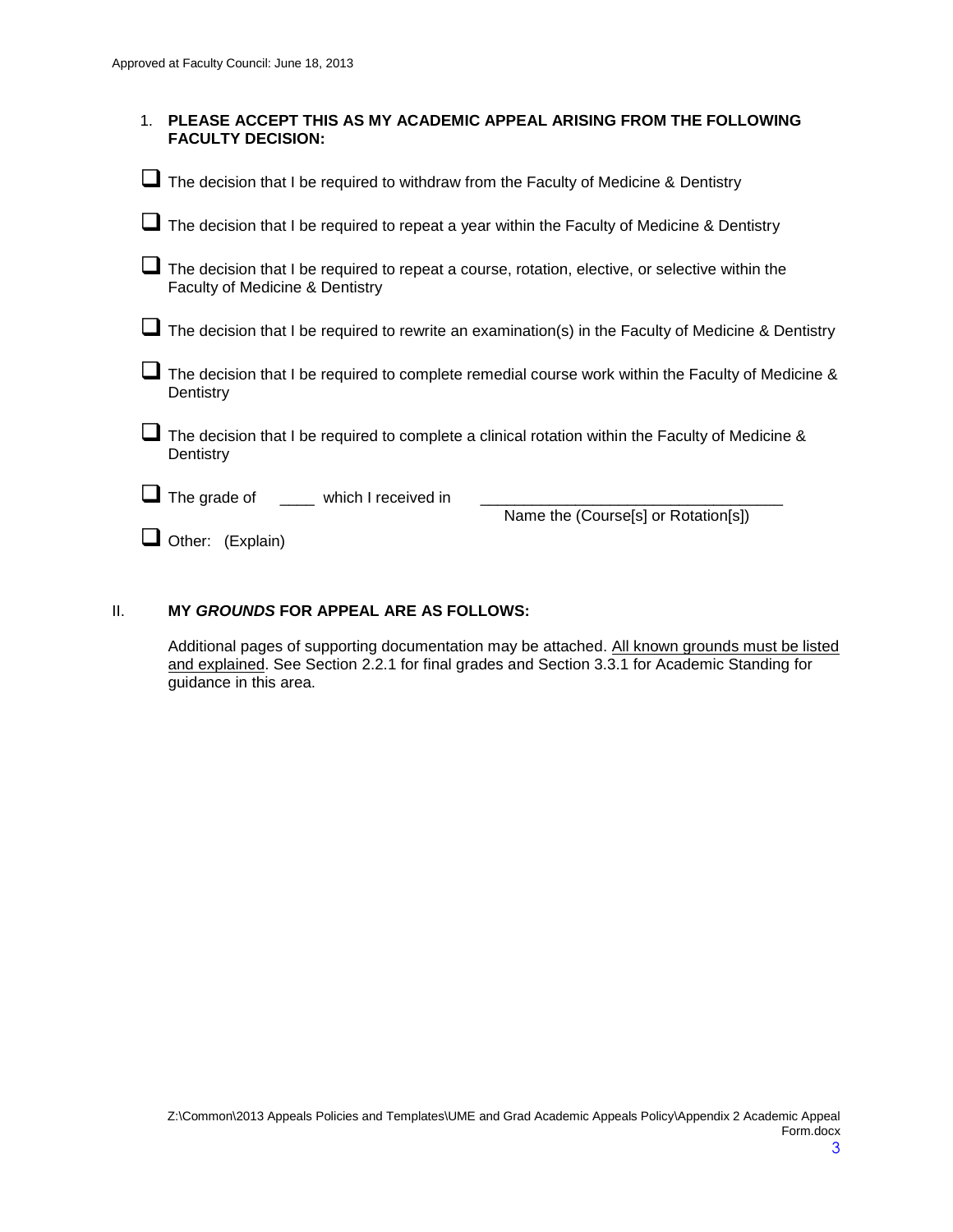# **III. I AM REQUESTING THAT I BE GRANTED THE FOLLOWING RELIEF.**

If alternative forms of relief are requested, list them in order of preference: